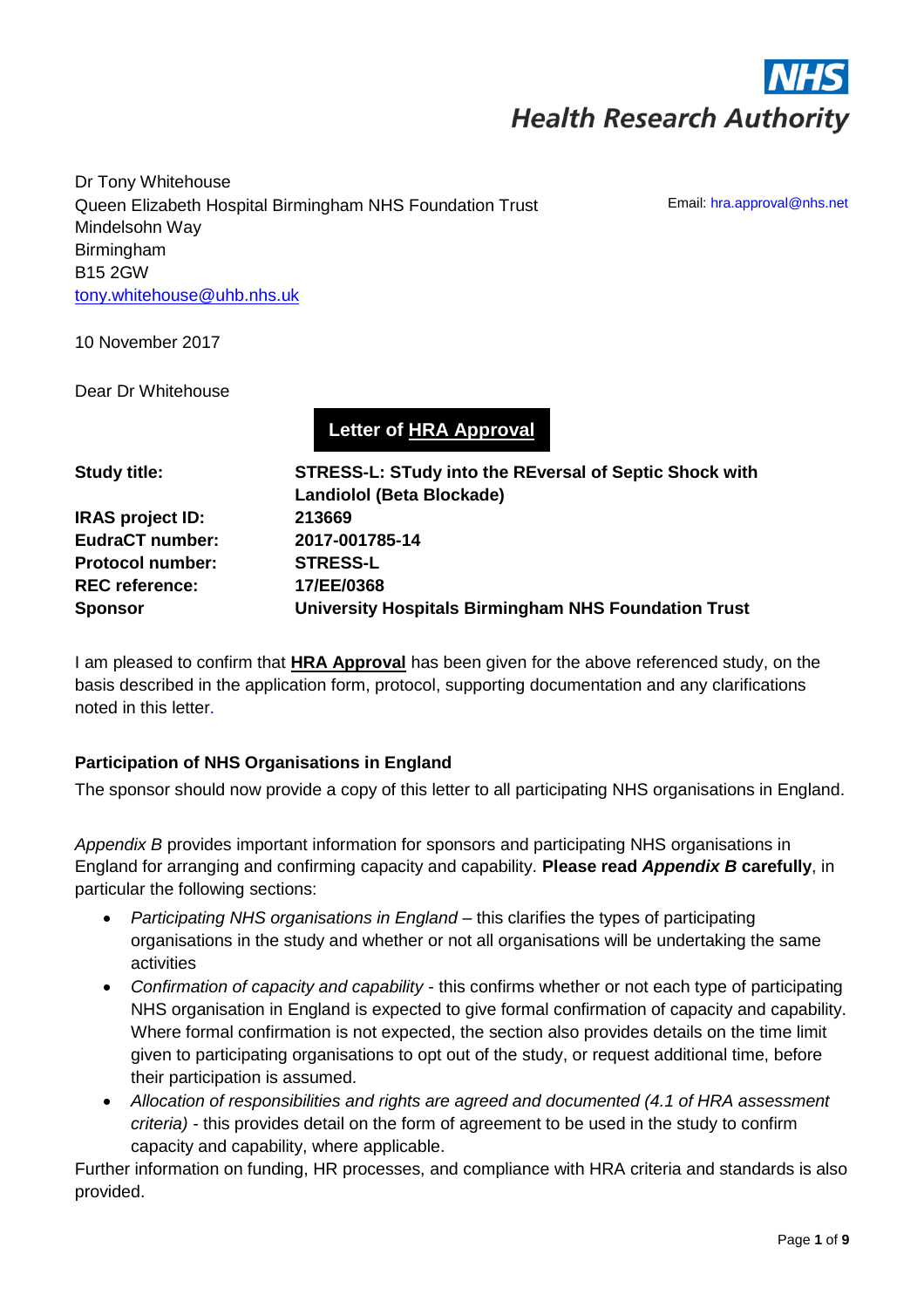It is critical that you involve both the research management function (e.g. R&D office) supporting each organisation and the local research team (where there is one) in setting up your study. Contact details and further information about working with the research management function for each organisation can be accessed from [www.hra.nhs.uk/hra-approval.](http://www.hra.nhs.uk/hra-approval)

### **Appendices**

The HRA Approval letter contains the following appendices:

- A List of documents reviewed during HRA assessment
- B Summary of HRA assessment

### **After HRA Approval**

The document *"After Ethical Review – guidance for sponsors and investigators",* issued with your REC favourable opinion, gives detailed guidance on reporting expectations for studies, including:

- Registration of research
- Notifying amendments
- Notifying the end of the study

The HRA website also provides guidance on these topics, and is updated in the light of changes in reporting expectations or procedures.

In addition to the guidance in the above, please note the following:

- HRA Approval applies for the duration of your REC favourable opinion, unless otherwise notified in writing by the HRA.
- Substantial amendments should be submitted directly to the Research Ethics Committee, as detailed in the *After Ethical Review* document. Non-substantial amendments should be submitted for review by the HRA using the form provided on the [HRA website,](http://www.hra.nhs.uk/documents/2014/11/notification-non-substantialminor-amendmentss-nhs-studies.docx) and emailed to [hra.amendments@nhs.net.](mailto:hra.amendments@nhs.net)
- The HRA will categorise amendments (substantial and non-substantial) and issue confirmation of continued HRA Approval. Further details can be found on the [HRA website.](http://www.hra.nhs.uk/resources/hra-approval-applicant-guidance/during-your-study-with-hra-approval/)

#### **Scope**

HRA Approval provides an approval for research involving patients or staff in NHS organisations in England.

If your study involves NHS organisations in other countries in the UK, please contact the relevant national coordinating functions for support and advice. Further information can be found at [http://www.hra.nhs.uk/resources/applying-for-reviews/nhs-hsc-rd-review/.](http://www.hra.nhs.uk/resources/applying-for-reviews/nhs-hsc-rd-review/)

If there are participating non-NHS organisations, local agreement should be obtained in accordance with the procedures of the local participating non-NHS organisation.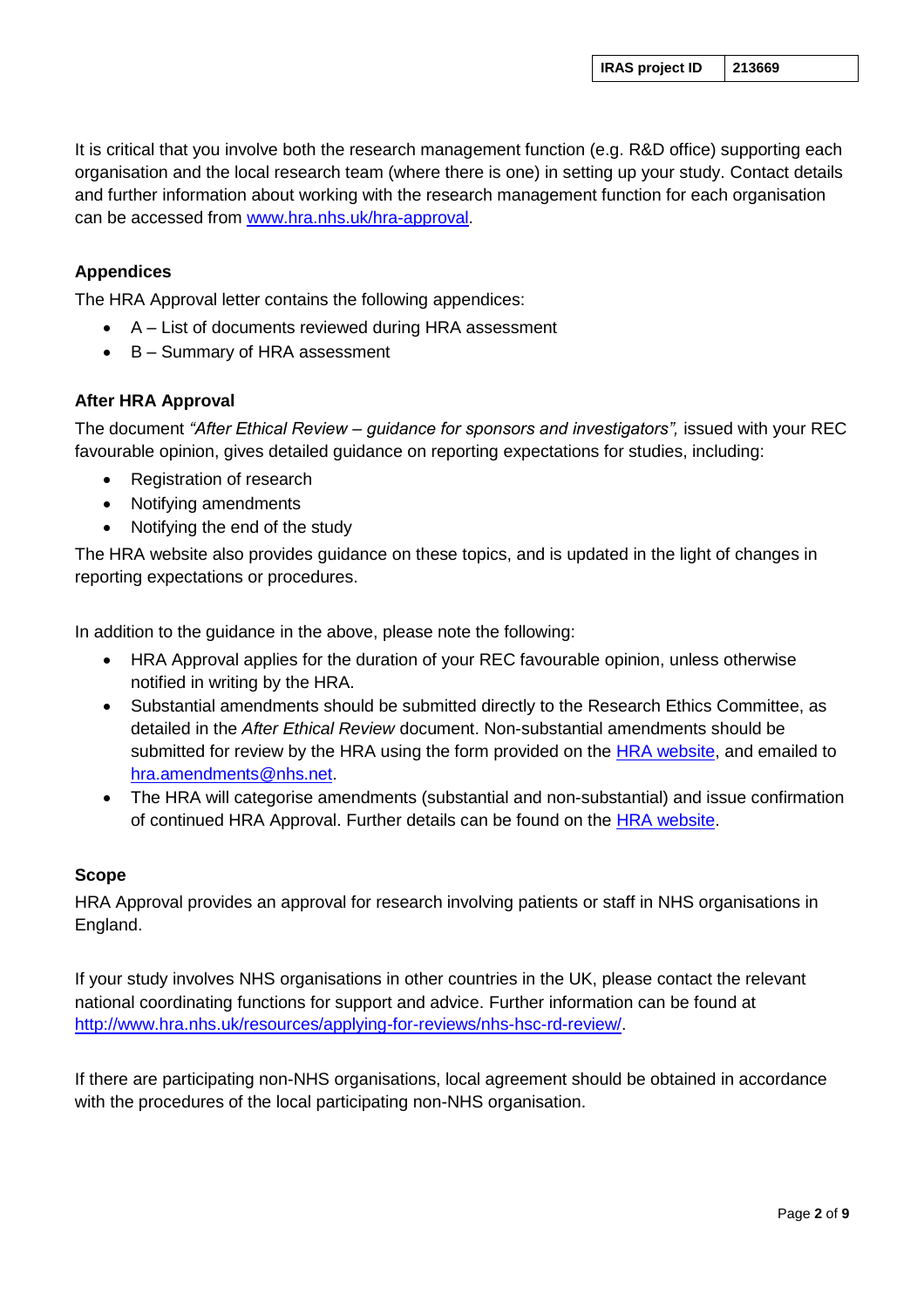#### **User Feedback**

The Health Research Authority is continually striving to provide a high quality service to all applicants and sponsors. You are invited to give your view of the service you have received and the application procedure. If you wish to make your views known please use the feedback form available on the HRA website: [http://www.hra.nhs.uk/about-the-hra/governance/quality-assurance/.](http://www.hra.nhs.uk/about-the-hra/governance/quality-assurance/)

#### **HRA Training**

We are pleased to welcome researchers and research management staff at our training days – see details at <http://www.hra.nhs.uk/hra-training/>

Your IRAS project ID is **213669**. Please quote this on all correspondence.

Yours sincerely

#### **Gemma Oakes Assessor**

Email: [hra.approval@nhs.net](mailto:hra.approval@nhs.net)

*Copy to: Miss Nafisa Boota, University Hospital Birmingham NHS Foundation Trust [Sponsor Contact]* [STRESS-L@warwick.ac.uk](mailto:STRESS-L@warwick.ac.uk) *Dr Chris Counsell, University Hospital Birmingham NHS Foundation Trust [Lead NHS R&D Contact]* [chris.counsell@uhb.nhs.uk](mailto:chris.counsell@uhb.nhs.uk)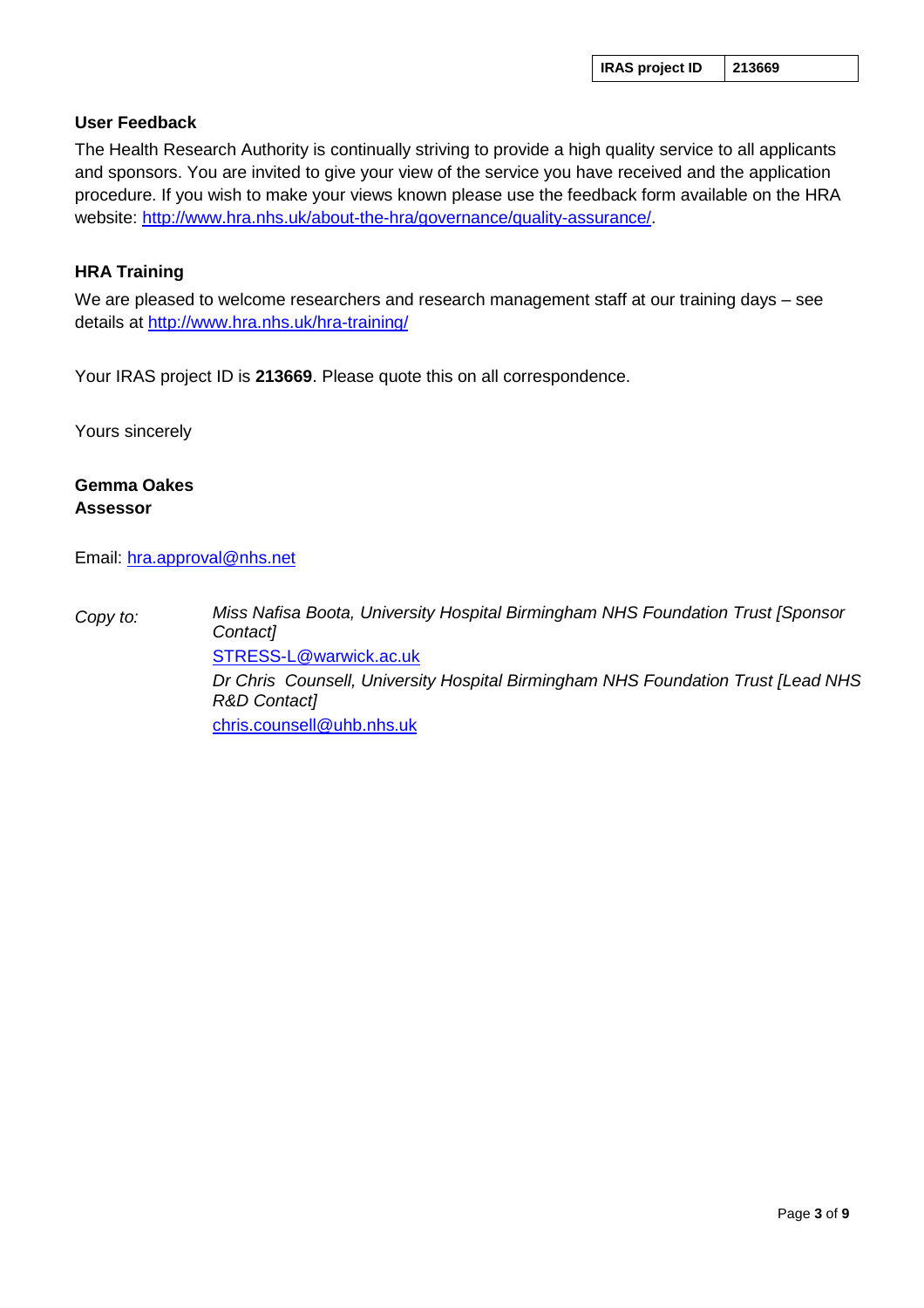# **Appendix A - List of Documents**

The final document set assessed and approved by HRA Approval is listed below.

| <b>Document</b>                                                                        | Version | Date              |
|----------------------------------------------------------------------------------------|---------|-------------------|
| Contract/Study Agreement template [modified mNCA template]                             |         | 21 September 2017 |
| Contract/Study Agreement template [Statement of Activities]                            | 1       | 04 September 2017 |
| Contract/Study Agreement template [Schedule of Events]                                 | 1       | 04 September 2017 |
| GP/consultant information sheets or letters [GP Letter]                                | 1.0     | 10 August 2017    |
| IRAS Application Form [IRAS_Form_01092017]                                             |         | 01 September 2017 |
| IRAS Application Form XML file [IRAS_Form_01092017]                                    |         | 01 September 2017 |
| Letter from funder [NIHR funding application]                                          | 1.0     | 01 June 2017      |
| Letter from funder                                                                     |         | 07 April 2017     |
| Other [REC cover letter]                                                               | 1.0     | 20 October 2017   |
| Other [patient information sheet_tracked changes]                                      | 2.0     | 17 October 2017   |
| Other [SHORT PIS_tracked changes]                                                      | 2.0     | 17 October 2017   |
| Other [Legal Representative Information Sheet_tracked changes]                         | 2.0     | 17 October 2017   |
| Other [Patient Consent Form tracked changes]                                           | 2.0     | 17 October 2017   |
| Other [Legal Rep Consent Form_tracked changes]                                         | 2.0     | 17 October 2017   |
| Participant consent form [Patient Consent Form]                                        | 2.0     | 17 October 2017   |
| Participant consent form [Legal Representative Consent Form]                           | 2.0     | 17 October 2017   |
| Participant information sheet (PIS) [Patient Information Sheet]                        | 2.0     | 17 October 2017   |
| Participant information sheet (PIS) [SHORT patient information<br>sheet]               | 2.0     | 17 October 2017   |
| Participant information sheet (PIS) [Legal Representative<br><b>Information Sheet]</b> | 2.0     | 17 October 2017   |
| Research protocol or project proposal [STRESS-L Protocol]                              | 1.0     | 10 August 2017    |
| Summary CV for Chief Investigator (CI) [CV Dr Tony Whitehouse]                         |         | 07 October 2016   |
| Summary of product characteristics (SmPC) [SPC landiolol<br>(MALTA)]                   |         | 29 June 2016      |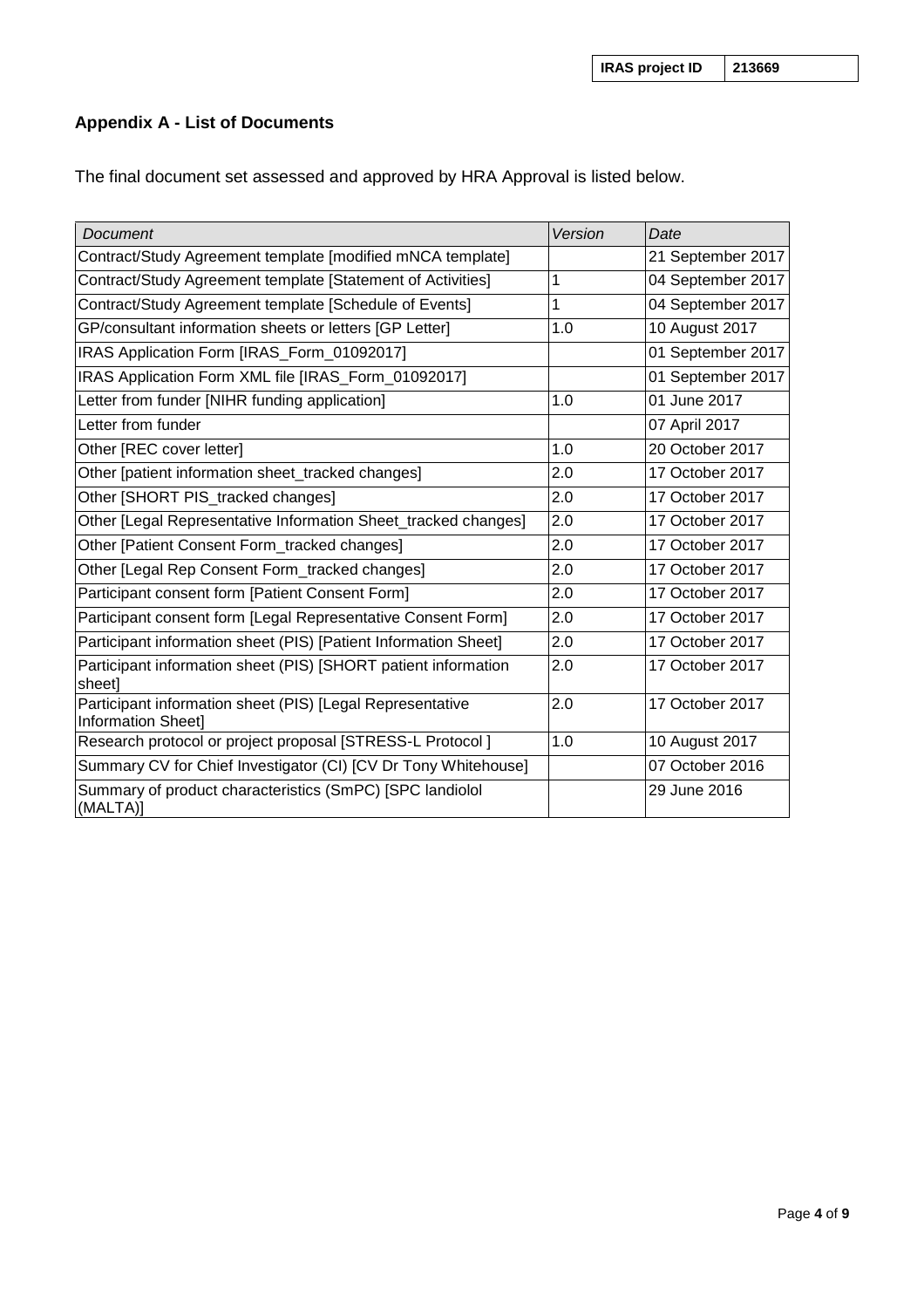### **Appendix B - Summary of HRA Assessment**

This appendix provides assurance to you, the sponsor and the NHS in England that the study, as reviewed for HRA Approval, is compliant with relevant standards. It also provides information and clarification, where appropriate, to participating NHS organisations in England to assist in assessing and arranging capacity and capability.

## **For information on how the sponsor should be working with participating NHS organisations in England, please refer to the,** *participating NHS organisations***,** *capacity and capability* **and**  *Allocation of responsibilities and rights are agreed and documented (4.1 of HRA assessment criteria)* **sections in this appendix.**

The following person is the sponsor contact for the purpose of addressing participating organisation questions relating to the study:

Name: Nafisa Boota Tel: 02476 572 905 Email: [STRESS-L@warwick.ac.uk](mailto:STRESS-L@warwick.ac.uk)

### **HRA assessment criteria**

| <b>Section</b> | <b>HRA Assessment Criteria</b>                                            | <b>Compliant with</b><br><b>Standards</b> | <b>Comments</b>                                                                                                                                                                                |
|----------------|---------------------------------------------------------------------------|-------------------------------------------|------------------------------------------------------------------------------------------------------------------------------------------------------------------------------------------------|
| 1.1            | IRAS application completed<br>correctly                                   | Yes                                       | IRAS [Part C] does not list all<br>participating NHS sites involved in the<br>study.                                                                                                           |
|                |                                                                           |                                           | The addition of any new sites following<br>REC final opinion requires submission<br>of an amendment.                                                                                           |
|                |                                                                           |                                           |                                                                                                                                                                                                |
| 2.1            | Participant information/consent<br>documents and consent<br>process       | Yes                                       | The applicant has confirmed members<br>of the research team that form part of<br>the routine care team will make the<br>initial approach to patients/legal<br>representatives about the study. |
|                |                                                                           |                                           |                                                                                                                                                                                                |
| 3.1            | Protocol assessment                                                       | Yes                                       | No comments                                                                                                                                                                                    |
|                |                                                                           |                                           |                                                                                                                                                                                                |
| 4.1            | Allocation of responsibilities<br>and rights are agreed and<br>documented | Yes                                       | The sponsor has provided statement of<br>activities and schedule of events and an<br>unmodified mNCA. The mNCA will be<br>used with participating NHS sites in<br>England, and a copy has been |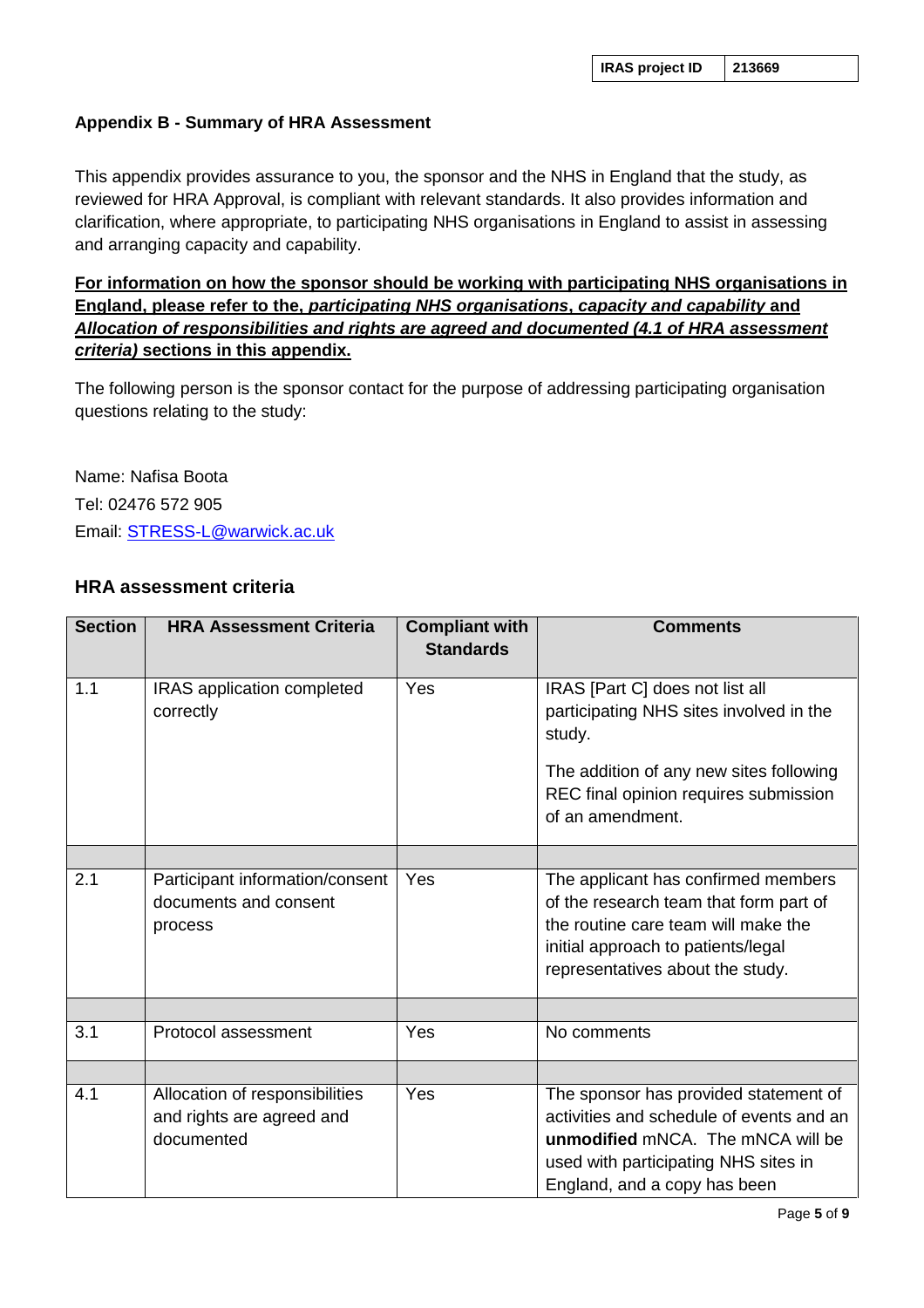**IRAS project ID 213669**

| <b>Section</b> | <b>HRA Assessment Criteria</b>                                                                         | <b>Compliant with</b><br><b>Standards</b> | <b>Comments</b>                                                                                                                                                                                                                                                                                                                                                                                                                                                                            |
|----------------|--------------------------------------------------------------------------------------------------------|-------------------------------------------|--------------------------------------------------------------------------------------------------------------------------------------------------------------------------------------------------------------------------------------------------------------------------------------------------------------------------------------------------------------------------------------------------------------------------------------------------------------------------------------------|
|                |                                                                                                        |                                           | provided.                                                                                                                                                                                                                                                                                                                                                                                                                                                                                  |
| 4.2            | Insurance/indemnity<br>arrangements assessed                                                           | Yes                                       | Where applicable, independent<br>contractors (e.g. General Practitioners)<br>should ensure that the professional<br>indemnity provided by their medical<br>defence organisation covers the<br>activities expected of them for this<br>research study                                                                                                                                                                                                                                       |
| 4.3            | Financial arrangements<br>assessed                                                                     | Yes                                       | The study is funded by the NIHR.<br>The sponsor has confirmed that a per-<br>patient recruitment and follow up fee<br>will be paid to participating NHS sites.<br>Pharmacy set up, maintenance and<br>close down fees will also be covered.<br>Further details are to be provided in the<br>agreement between the sponsor and<br>participating NHS sites.                                                                                                                                  |
| 5.1            | Compliance with the Data<br>Protection Act and data<br>security issues assessed                        | Yes                                       | No comments                                                                                                                                                                                                                                                                                                                                                                                                                                                                                |
| 5.2            | <b>CTIMPS</b> - Arrangements for<br>compliance with the Clinical<br><b>Trials Regulations assessed</b> | Yes                                       | The sponsor has confirmed in addition<br>to the IMP information contained in the<br>protocol, further details will be provided<br>in the IMP Management Manual that<br>will be provided to sites.                                                                                                                                                                                                                                                                                          |
| 5.3            | Compliance with any<br>applicable laws or regulations                                                  | Yes                                       | <b>Human Tissue Act</b><br>A separate MTA will not be required for<br>the sample arrangements.<br>The sponsor has confirmed a Trial<br>Laboratory Manual will be provided to<br>sites.<br>The sponsor has also confirmed that a<br>site specific laboratory manual will be<br>provided to participating NHS sites that<br>will retain part of the fresh research<br>samples to measure changes in<br>neutrophil function and oxidative burst<br>activity. These additional activities will |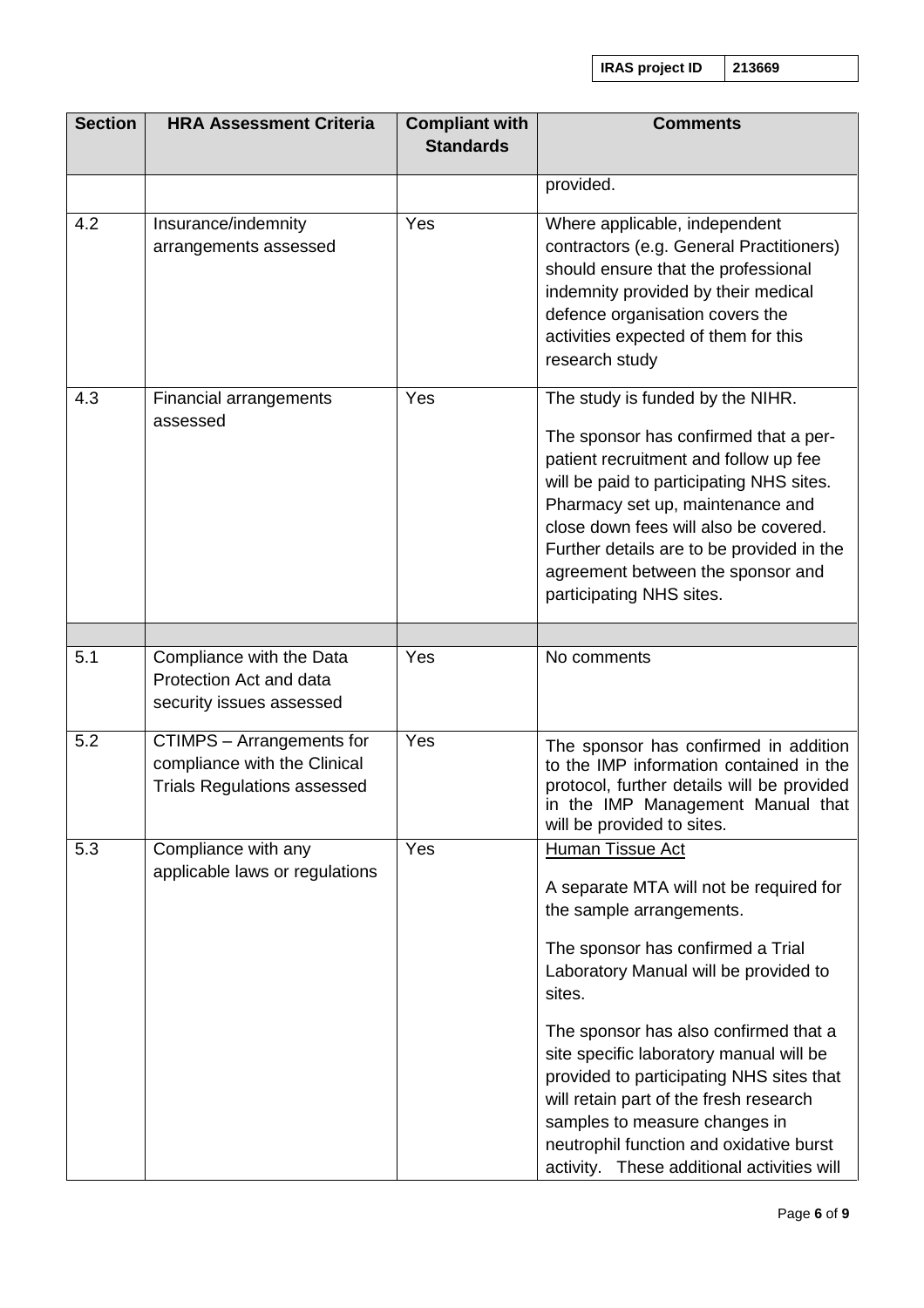**IRAS project ID 213669**

| <b>Section</b> | <b>HRA Assessment Criteria</b>                                                                | <b>Compliant with</b><br><b>Standards</b> | <b>Comments</b>                                                                  |
|----------------|-----------------------------------------------------------------------------------------------|-------------------------------------------|----------------------------------------------------------------------------------|
|                |                                                                                               |                                           | form part of the contract negotiations<br>between the participating NHS site and |
|                |                                                                                               |                                           | sponsor.                                                                         |
|                |                                                                                               |                                           |                                                                                  |
| 6.1            | <b>NHS Research Ethics</b><br>Committee favourable opinion<br>received for applicable studies | <b>Yes</b>                                | REC Favourable Opinion was issued on<br>09 November 2017.                        |
| 6.2            | <b>CTIMPS - Clinical Trials</b><br>Authorisation (CTA) letter<br>received                     | <b>Yes</b>                                | <b>MHRA Clinical Trials Authorisation was</b><br>issued on 18 September 2017.    |
| 6.3            | Devices – MHRA notice of no<br>objection received                                             | Not Applicable                            | No comments.                                                                     |
| 6.4            | Other regulatory approvals<br>and authorisations received                                     | Not Applicable                            | No comments.                                                                     |

# **Participating NHS Organisations in England**

*This provides detail on the types of participating NHS organisations in the study and a statement as to whether the activities at all organisations are the same or different.* 

There is one site type participating in this study. All research activity is the same at all participating NHS organisations as detailed in the study protocol and accompanying documentation.

As part of contract negotiations, the Sponsor will discuss with participating NHS sites those that are able to provide fresh blood samples to the Sysmex analysers (described in the study protocol as being part of secondary outcomes). A Site Specific Laboratory Manual will be provided to the participating NHS sites that are carrying out this additional activity.

The Chief Investigator or sponsor should share relevant study documents with participating NHS organisations in England in order to put arrangements in place to deliver the study. The documents should be sent to both the local study team, where applicable, and the office providing the research management function at the participating organisation. For NIHR CRN Portfolio studies, the Local LCRN contact should also be copied into this correspondence. For further guidance on working with participating NHS organisations please see the HRA website.

If Chief Investigators, sponsors or Principal Investigators are asked to complete site level forms for participating NHS organisations in England which are not provided in IRAS or on the HRA website, the Chief Investigator, sponsor or Principal Investigator should notify the HRA immediately at [hra.approval@nhs.net.](mailto:hra.approvalprogramme@nhs.net) The HRA will work with these organisations to achieve a consistent approach to information provision.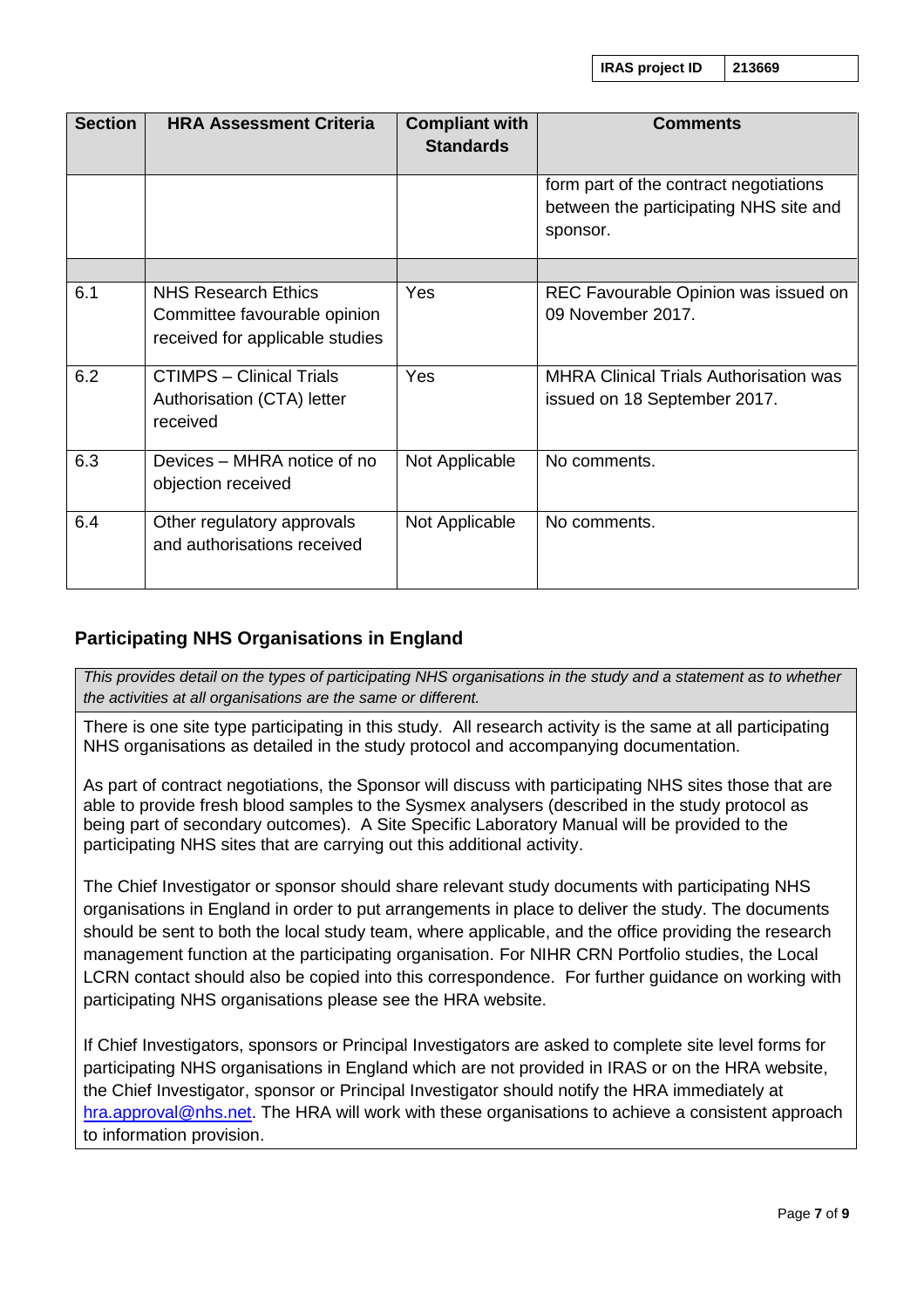# **Confirmation of Capacity and Capability**

*This describes whether formal confirmation of capacity and capability is expected from participating NHS organisations in England.*

Participating NHS organisations in England **will be expected to formally confirm their capacity and capability** to host this research.

- The sponsor should ensure that participating NHS organisations are provided with a copy of this letter and all relevant study documentation, and work jointly with NHS organisations to arrange capacity and capability whilst the HRA assessment is ongoing.
- Further detail on how capacity and capability will be confirmed by participating NHS organisations, following issue of the Letter of HRA Approval, is provided in the *Participating NHS Organisations* and *Allocation of responsibilities and rights are agreed and documented (4.1 of HRA assessment criteria)* sections of this appendix.

The [Assessing, Arranging, and Confirming](http://www.hra.nhs.uk/documents/2015/11/assess-arrange-confirm-clarifications-hra-terminology.pdf) document on the HRA website provides further information for the sponsor and NHS organisations on assessing, arranging and confirming capacity and capability.

## **Principal Investigator Suitability**

*This confirms whether the sponsor position on whether a PI, LC or neither should be in place is correct for each type of participating NHS organisation in England and the minimum expectations for education, training and experience that PIs should meet (where applicable).*

The sponsor has confirmed a Local Principal Investigator is required at each participating NHS site and these have already been identified.

Training - The sponsor has confirmed that local research staff will receive protocol procedural training at a site initiation visit.

In addition to the above, site staff are expected to have training in GCP. Certificates confirming GCP training will be collected prior to or at the site initiation visit.

GCP training is not a generic training expectation, in line with the **HRA** statement on training expectations.

## **HR Good Practice Resource Pack Expectations**

*This confirms the HR Good Practice Resource Pack expectations for the study and the pre-engagement checks that should and should not be undertaken*

As a study undertaken by local staff, it is unlikely that letters of access or honorary research contracts will be applicable, except where local network staff employed by another Trust (or University) are involved (and then it is likely that arrangements are already in place).

Where arrangements are not already in place, network staff (or similar) undertaking any research activities that may impact on the quality of care of the participant (such as blood sampling), would be expected to obtain an honorary research contract from one NHS organisation (if university employed), followed by Letters of Access for subsequent organisations. This would be on the basis of a Research Passport (if university employed) or an NHS to NHS confirmation of pre-engagement checks letter (if NHS employed). These should confirm enhanced DBS checks, including appropriate barred list checks, and occupational health clearance.